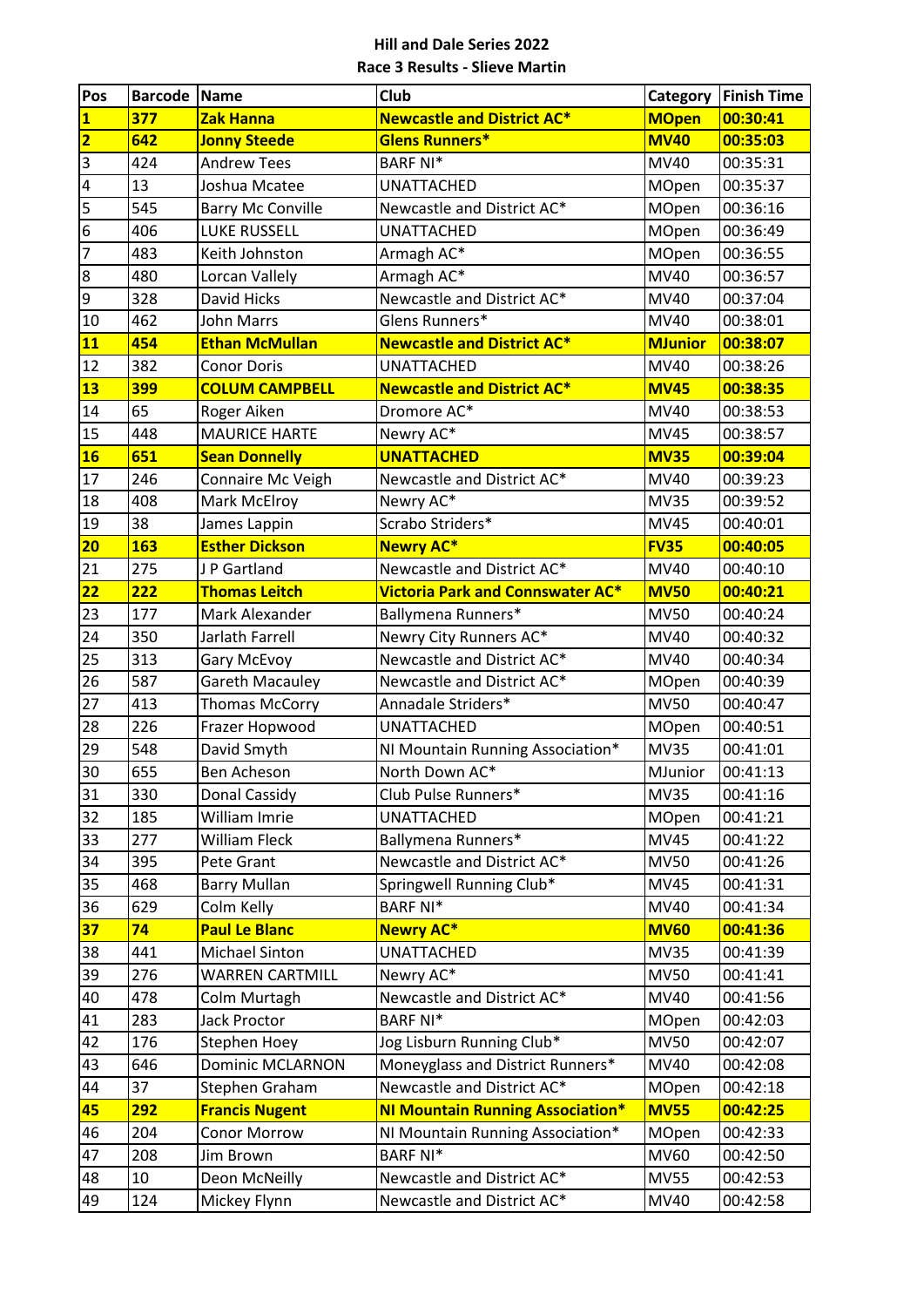| 50 | 172 | Sam McVicker                | <b>BARF NI*</b>                   | MOpen          | 00:43:07 |
|----|-----|-----------------------------|-----------------------------------|----------------|----------|
| 51 | 274 | Yasin Brannigan             | Newcastle and District AC*        | MJunior        | 00:43:10 |
| 52 | 123 | Owen Boden                  | NIMRA*                            | MV40           | 00:43:11 |
| 53 | 136 | Jonathan Hobson             | NI Mountain Running Association*  | MV40           | 00:43:14 |
| 54 | 428 | Rory McMullan               | Newcastle and District AC*        | <b>MOpen</b>   | 00:43:34 |
| 55 | 378 | John Hasson                 | Ballymena Runners*                | <b>MV50</b>    | 00:43:37 |
| 56 | 301 | <b>Brendan McKenna</b>      | <b>UNATTACHED</b>                 | <b>MOpen</b>   | 00:43:56 |
| 57 | 418 | <b>Dominic McGreevy Snr</b> | <b>Newcastle and District AC*</b> | <b>MV65</b>    | 00:44:01 |
| 58 | 353 | Wayne Mcguigan              | Slieve Gullion Runners*           | MOpen          | 00:44:02 |
| 59 | 304 | <b>Patrick McDaid</b>       | Newcastle and District AC*        | MJunior        | 00:44:03 |
| 60 | 303 | Damien McDaid               | Newcastle and District AC*        | <b>MV45</b>    | 00:44:07 |
| 61 | 574 | Nigel McClintock            | Ballymena Runners*                | MV40           | 00:44:15 |
| 62 | 63  | Pearse Brogan               | Newcastle and District AC*        | <b>MOpen</b>   | 00:44:17 |
| 63 | 106 | Peter McEvoy                | Mourne Runners*                   | <b>MV35</b>    | 00:44:22 |
| 64 | 242 | Declan Morgan               | City of Lisburn AC*               | MV40           | 00:44:28 |
| 65 | 84  | <b>Andrew McParland</b>     | <b>BARF NI*</b>                   | <b>MV35</b>    | 00:44:32 |
| 66 | 144 | Mark Dugan                  | Ballydrain Harriers*              | <b>MV55</b>    | 00:44:39 |
| 67 | 469 | James Mackin                | <b>UNATTACHED</b>                 | MOpen          | 00:44:44 |
| 68 | 189 | <b>Michael Dobbs</b>        | City of Lisburn AC*               | <b>MV45</b>    | 00:44:56 |
| 69 | 255 | <b>Naomi McCurry</b>        | Glens Runners*                    | <b>FOpen</b>   | 00:45:04 |
| 70 | 797 | Luke Tarry                  | <b>BARF NI*</b>                   | MOpen          | 00:45:10 |
| 71 | 432 | Duncan Millar               | Ballymena Runners*                | <b>MV45</b>    | 00:45:16 |
| 72 | 373 | <b>Ciara Coffey</b>         | <b>Newry AC*</b>                  | <b>FV40</b>    | 00:45:24 |
| 73 | 570 | Craig McCauley              | Mourne Runners*                   | <b>MV45</b>    | 00:45:34 |
| 74 | 455 | Martin McMullan             | Newcastle and District AC*        | <b>MV45</b>    | 00:45:36 |
| 75 | 502 | David Mulrooney             | <b>BARF NI*</b>                   | <b>MOpen</b>   | 00:45:40 |
| 76 | 231 | David Graham                | <b>UNATTACHED</b>                 | <b>MV50</b>    | 00:45:52 |
| 77 | 245 | <b>Brian Mcveigh</b>        | Newcastle and District AC*        | <b>MV35</b>    | 00:45:59 |
| 78 | 232 | <b>Andrew Topping</b>       | East Coast AC*                    | <b>MV55</b>    | 00:46:04 |
| 79 | 580 | <b>Neville Watson</b>       | <b>UNATTACHED</b>                 | <b>MV50</b>    | 00:46:06 |
| 80 | 285 | Cameron Brush               | <b>UNATTACHED</b>                 | <b>MOpen</b>   | 00:46:10 |
| 81 | 567 | Cathal Brannigan            | Newcastle and District AC*        | <b>MV40</b>    | 00:46:10 |
| 82 | 492 | Ciaran McQuade              | Armagh AC*                        | <b>MV40</b>    | 00:46:18 |
| 83 | 653 | Brian Brannigan             | <b>UNATTACHED</b>                 | <b>MV55</b>    | 00:46:21 |
| 84 | 321 | <b>Graham Hill</b>          | Ballydrain Harriers*              | <b>MV50</b>    | 00:46:22 |
| 85 | 530 | Danny McAlinden             | Newry City Runners AC*            | <b>MV35</b>    | 00:46:28 |
| 86 | 615 | <b>Hazel Sutherland</b>     | <b>UNATTACHED</b>                 | <b>FV55</b>    | 00:46:33 |
| 87 | 405 | Daniel McVicker             | <b>UNATTACHED</b>                 | <b>MV35</b>    | 00:46:43 |
| 88 | 192 | Alexa James                 | Annadale Striders*                | FOpen          | 00:46:45 |
| 89 | 470 | ian rainey                  | Newry City Runners AC*            | <b>MV40</b>    | 00:46:53 |
| 90 | 229 | <b>Ciara Savage</b>         | <b>Newcastle and District AC*</b> | <b>FJunior</b> | 00:46:56 |
| 91 | 42  | Bernadette O'kane           | Springwell Running Club*          | <b>FV35</b>    | 00:46:56 |
| 92 | 638 | Owen McMurray               | UNATTACHED                        | <b>MOpen</b>   | 00:47:00 |
| 93 | 240 | Michael Cultra              | <b>UNATTACHED</b>                 | <b>MV45</b>    | 00:47:01 |
| 94 | 603 | <b>Tim Lowry</b>            | Ballymena Runners*                | <b>MV45</b>    | 00:47:06 |
| 95 | 524 | Martin McMullan             | <b>UNATTACHED</b>                 | <b>MV45</b>    | 00:47:08 |
| 96 | 631 | <b>Brendan Boggs</b>        | <b>UNATTACHED</b>                 | <b>MV35</b>    | 00:47:12 |
| 97 | 517 | Andrew Kennedy              | UNATTACHED                        | <b>MV45</b>    | 00:47:18 |
| 98 | 165 | Andrew Shannon              | <b>UNATTACHED</b>                 | <b>MOpen</b>   | 00:47:32 |
| 99 | 602 | Andy Gregg                  | Larne AC*                         | <b>MV55</b>    | 00:47:44 |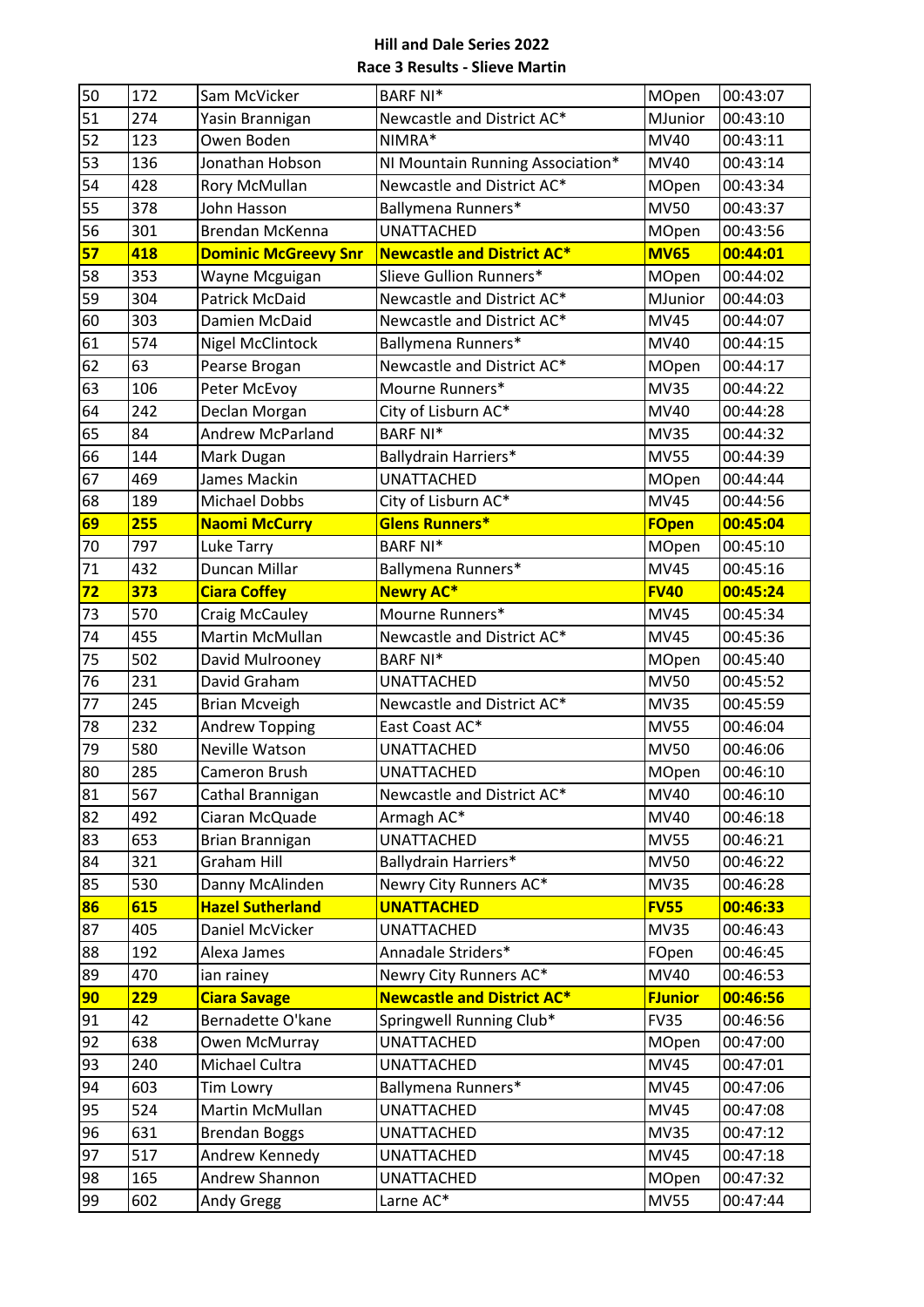| 100        | 513       | Chris Rafferty                          | Armagh AC*                        | MV40          | 00:47:49             |
|------------|-----------|-----------------------------------------|-----------------------------------|---------------|----------------------|
| 101        | 254       | Conan Brown                             | Glens Runners*                    | MOpen         | 00:48:00             |
| 102        | 500       | Paddy Mallon                            | <b>BARF NI*</b>                   | <b>MV55</b>   | 00:48:02             |
| 103        | 457       | Jack Kyle                               | <b>UNATTACHED</b>                 | MOpen         | 00:48:04             |
| 104        | 499       | Paddy Joe McComiskey                    | <b>UNATTACHED</b>                 | MOpen         | 00:48:09             |
| 105        | 649       | Luc Bonnargent                          | <b>UNATTACHED</b>                 | MOpen         | 00:48:11             |
| 106        | 156       | Peter Taylor                            | Dromore AC*                       | <b>MV55</b>   | 00:48:18             |
| 107        | 335       | Aine MCNEILL                            | Dromore AC*                       | <b>FV55</b>   | 00:48:27             |
| <b>108</b> | 421       | catherine mcintosh                      | <b>Newcastle and District AC*</b> | <b>FV45</b>   | 00:48:30             |
| 109        | 654       | <b>Neville Ross</b>                     | <b>UNATTACHED</b>                 | <b>MV45</b>   | 00:48:45             |
| 110        | 202       | Wilson McAlister                        | Jog Moira*                        | MV60          | 00:49:10             |
| 111        | 643       | Adam Ewart                              | <b>UNATTACHED</b>                 | MJunior       | 00:49:13             |
| 112        | 389       | Patrick Woods                           | Newcastle and District AC*        | MV40          | 00:49:21             |
| 113        | 484       | <b>KATHRYN Rafferty</b>                 | Armagh AC*                        | <b>FV35</b>   | 00:49:24             |
| 114        | 262       | <b>Peter McGuckin</b>                   | <b>UNATTACHED</b>                 | <b>MV70</b>   | 00:49:34             |
| 115        | 622       | <b>Barry Anderson</b>                   | <b>UNATTACHED</b>                 | <b>MV45</b>   | 00:49:46             |
| 116        | 272       | John O'Higgins                          | Newcastle and District AC*        | <b>MV35</b>   | 00:49:48             |
| 117        | 132       | <b>Holly Mcmurray</b>                   | <b>UNATTACHED</b>                 | FOpen         | 00:49:51             |
| 118        | 117       | Clarke Browne                           | Mourne Runners*                   | <b>MV50</b>   | 00:49:54             |
| 119        | 531       | <b>GHISLAIN DEMEULDRE</b>               | Victoria Park and Connswater AC*  | <b>MV55</b>   | 00:49:56             |
| 120        | 573       | Jack McKeer                             | <b>UNATTACHED</b>                 | MOpen         | 00:49:57             |
| 121        | 251       | Stephen Reid                            | Ballymena Runners*                | <b>MV35</b>   | 00:49:59             |
| 122        | 143       | Gail Martin                             | Dromore AC*                       | <b>FV40</b>   | 00:50:15             |
| 123        | 67        | William Alexander                       | Ballydrain Harriers*              | MV40          | 00:50:16             |
| 124        | 142       | <b>Bryan Magee</b>                      | Larne AC*                         | <b>MV50</b>   | 00:50:21             |
|            |           |                                         |                                   |               |                      |
| 125        | 400       | Paul McCormac                           | NI Mountain Running Association*  | <b>MV55</b>   | 00:50:25             |
| <b>126</b> | 287       | <b>Adele Tomb</b>                       | <b>Springwell Running Club*</b>   | <b>FV50</b>   | 00:50:46             |
| 127        | 429       | Seamus Hughes                           | 1ZERO1*                           | <b>MV50</b>   | 00:50:55             |
| 128        | 588       | Lindsay Gibson                          | <b>UNATTACHED</b>                 | <b>FV35</b>   | 00:50:57             |
| 129        | 529       | <b>Heather Hacking</b>                  | <b>UNATTACHED</b>                 | <b>FV35</b>   | 00:50:59             |
| 130        | 611       | Shirhaan Hameed                         | Springwell Running Club*          | MV40          | 00:51:00             |
| <b>131</b> | 164       | <b>Mary Mackin</b>                      | <b>Dromore AC*</b>                | <b>FV65</b>   | 00:51:08             |
| 132        | 487       | Clive Coffey                            | NI Mountain Running Association*  | <b>MV55</b>   | 00:51:24             |
| 133        | 516       | <b>Martin Cassidy</b>                   | <b>UNATTACHED</b>                 | MV40          | 00:51:44             |
| 134        | 309       | Caitriona Doyle                         | Newcastle and District AC*        | FOpen         | 00:51:46             |
| 135        | 21        | Aaron Montgomery                        | Newry AC*                         | <b>MV40</b>   | 00:51:47             |
| 136        | 182       | Hugh Suffern                            | Dromore AC*                       | MV60          | 00:51:49             |
| 137        | 601       | Cathal Mcniff                           | Newcastle and District AC*        | <b>MV60</b>   | 00:51:51             |
| 138        | 403       | Alan Magee                              | Jog Lisburn Running Club*         | <b>MV50</b>   | 00:51:55             |
| 139        | 498       | Pamela Bailey                           | <b>UNATTACHED</b>                 | <b>FV45</b>   | 00:52:02             |
| 140        | 644       | Matthew Mullan                          | <b>UNATTACHED</b>                 | MOpen         | 00:52:11             |
| 141        | 503       | <b>Patricia Shields</b>                 | <b>Murlough AC*</b>               | <b>FV60</b>   | 00:52:15             |
| 142        | 657       | <b>Ben Sinnott</b>                      | <b>UNATTACHED</b>                 | MOpen         | 00:52:18             |
| 143        | 197       | Trevor Wilson                           | <b>BARF NI*</b>                   | <b>MV60</b>   | 00:52:24             |
| 144        | 235       | Alan Beatty                             | <b>UNATTACHED</b>                 | <b>MV55</b>   | 00:52:28             |
| 145        | 796       | Hazel McLaughlin                        | Lagan Valley AC*                  | <b>FV45</b>   | 00:52:34             |
| 146        | 206       | Russell Kennedy                         | Dromore AC*                       | <b>MV50</b>   | 00:52:37             |
| 147        | 271       | Debbie Mingout                          | Ballydrain Harriers*              | <b>FV45</b>   | 00:52:38             |
| 148<br>149 | 504<br>78 | Charlie McQuillan<br><b>Conor Duffy</b> | Jog Moira*<br><b>UNATTACHED</b>   | MV40<br>MOpen | 00:52:43<br>00:53:03 |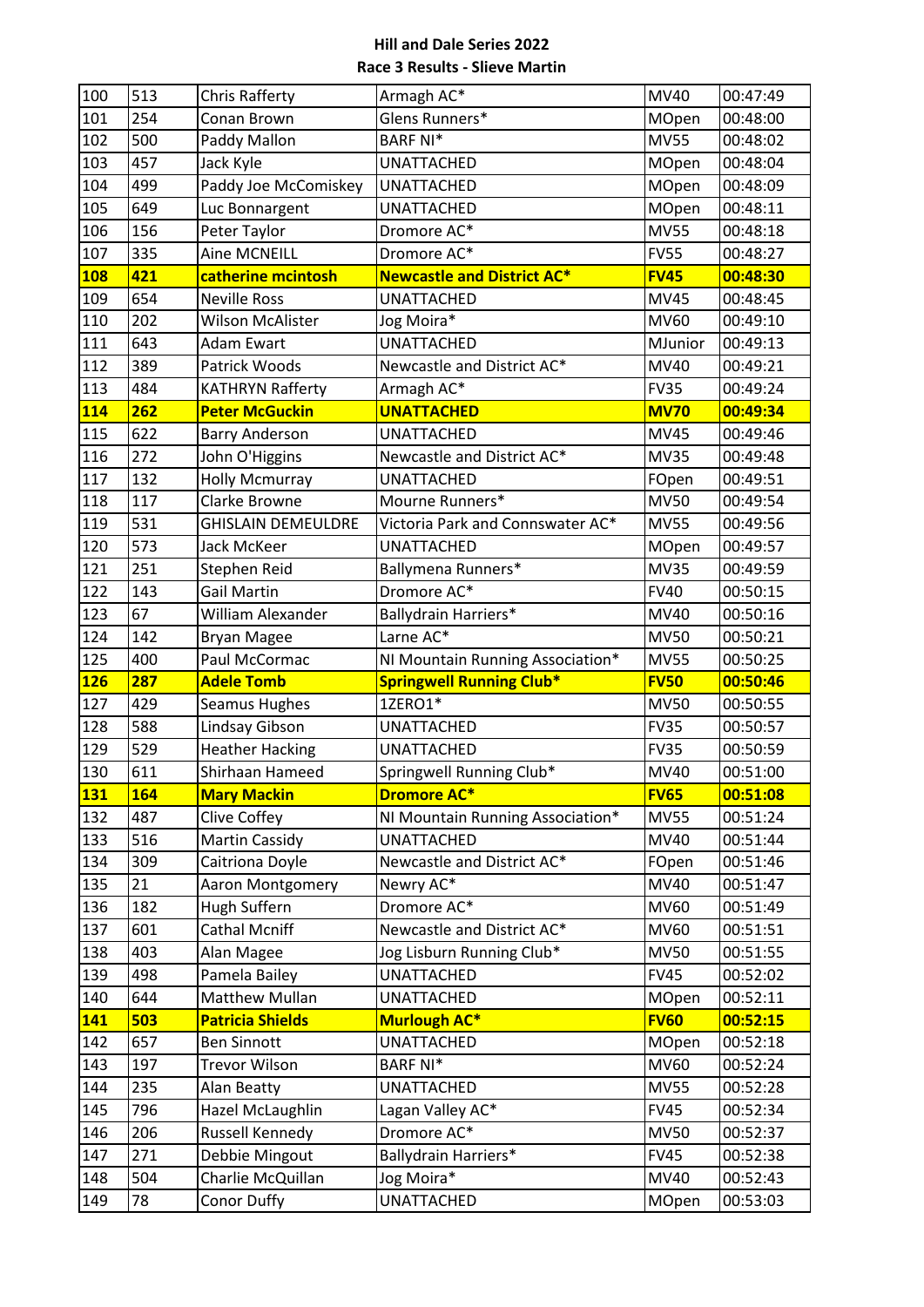| 150 | 27  | John Crawley            | <b>UNATTACHED</b>          | <b>MV50</b>  | 00:53:25 |
|-----|-----|-------------------------|----------------------------|--------------|----------|
| 151 | 61  | John Sinton             | <b>UNATTACHED</b>          | <b>MV65</b>  | 00:53:29 |
| 152 | 75  | Sinead-Marie Mcallister | Larne AC*                  | FOpen        | 00:53:31 |
| 153 | 387 | Anne Sandford           | Mourne Runners*            | <b>FV55</b>  | 00:53:36 |
| 154 | 14  | Stephen Dunn            | St Peters*                 | <b>MV45</b>  | 00:53:52 |
| 155 | 286 | Carolyn Crawford        | Springwell Running Club*   | <b>FV35</b>  | 00:53:53 |
| 156 | 551 | Vicki Truesdale         | <b>UNATTACHED</b>          | FOpen        | 00:53:59 |
| 157 | 230 | <b>Kevin Murney</b>     | <b>UNATTACHED</b>          | <b>MV45</b>  | 00:54:06 |
| 158 | 214 | Laura Lynch             | Murlough AC*               | <b>FV35</b>  | 00:54:16 |
| 159 | 20  | Joanne McCauley         | Newry AC*                  | <b>FV45</b>  | 00:54:44 |
| 160 | 97  | Kathleen Monteverde     | <b>BARF NI*</b>            | <b>FV55</b>  | 00:55:06 |
| 161 | 113 | Jonathan Davis          | Jog Lisburn Running Club*  | <b>MOpen</b> | 00:55:08 |
| 162 | 346 | <b>Nigel Martin</b>     | Ballydrain Harriers*       | <b>FV55</b>  | 00:55:10 |
| 163 | 578 | Paddy Erskine           | East Down AC*              | MOpen        | 00:55:13 |
| 164 | 62  | Clarke Campbell         | <b>BARF NI*</b>            | <b>MV50</b>  | 00:55:24 |
| 165 | 261 | <b>Brian Welch</b>      | <b>UNATTACHED</b>          | <b>MV55</b>  | 00:55:28 |
| 166 | 244 | ian stringer            | <b>UNATTACHED</b>          | <b>MV55</b>  | 00:55:36 |
| 167 | 146 | Kathryn Walls           | Willowfield Harriers*      | <b>FV45</b>  | 00:55:41 |
| 168 | 440 | Rebecca Sinton          | <b>UNATTACHED</b>          | FOpen        | 00:55:52 |
| 169 | 800 | Keith McAree            | <b>UNATTACHED</b>          | <b>MV50</b>  | 00:55:54 |
| 170 | 471 | Rachel Wallace          | Newcastle and District AC* | FOpen        | 00:55:55 |
| 171 | 351 | Cathy Black             | <b>UNATTACHED</b>          | <b>FV40</b>  | 00:55:56 |
| 172 | 180 | Graham Jewhurst         | <b>UNATTACHED</b>          | MV40         | 00:56:04 |
| 173 | 184 | <b>Declan McCrory</b>   | Armagh AC*                 | <b>MV55</b>  | 00:56:09 |
| 174 | 411 | Conor Farnan            | <b>UNATTACHED</b>          | <b>MV50</b>  | 00:56:23 |
| 175 | 151 | William Miscampbell     | <b>UNATTACHED</b>          | MV40         | 00:56:29 |
| 176 | 640 | Molly McCluskey         | <b>UNATTACHED</b>          | <b>FV40</b>  | 00:56:36 |
| 177 | 126 | <b>Stephen Stewart</b>  | Ballydrain Harriers*       | <b>MV55</b>  | 00:56:39 |
| 178 | 121 | Karen Coulter           | <b>BARF NI*</b>            | FOpen        | 00:56:48 |
| 179 | 302 | David Glass             | NIMRA*                     | <b>MV55</b>  | 00:57:10 |
| 180 | 379 | Paddy McDonald          | East Down AC*              | <b>MV50</b>  | 00:57:21 |
| 181 | 98  | Andy Bridge             | <b>BARF NI*</b>            | <b>MV55</b>  | 00:57:24 |
| 182 | 77  | Catriona Shatwell       | <b>UNATTACHED</b>          | <b>FV50</b>  | 00:57:35 |
| 183 | 191 | Michael Morrow          | Dromore AC*                | <b>MV65</b>  | 00:57:42 |
| 184 | 549 | Janice Reid             | Dromore AC*                | <b>FV55</b>  | 00:57:45 |
| 185 | 114 | Stephen Murdock         | Mourne Runners*            | <b>MV60</b>  | 00:58:02 |
| 186 | 358 | John Taylor             | East Down AC*              | <b>MV45</b>  | 00:58:02 |
| 187 | 336 | <b>Matt McKinley</b>    | <b>UNATTACHED</b>          | MOpen        | 00:58:08 |
| 188 | 318 | Johnny McKinley         | Dromore AC*                | <b>MV50</b>  | 00:58:09 |
| 189 | 152 | Declan Fitzpatrick      | NIMRA*                     | <b>MV35</b>  | 00:59:13 |
| 190 | 310 | Jacinta Doyle           | Newcastle and District AC* | <b>FV60</b>  | 00:59:13 |
| 191 | 50  | Rebecca Sinton          | <b>UNATTACHED</b>          | FOpen        | 00:59:16 |
| 192 | 488 | Dave Fulcher            | Murlough AC*               | <b>MV60</b>  | 00:59:18 |
| 193 | 412 | John Mcconnell          | Jog Lisburn Running Club*  | <b>MV45</b>  | 00:59:24 |
| 194 | 600 | Aideen Hanna            | Jog Lisburn Running Club*  | <b>FV40</b>  | 00:59:30 |
| 195 | 598 | Patricia Galloway       | 1ZERO1*                    | <b>FV40</b>  | 00:59:32 |
| 196 | 575 | Julie Higgins           | <b>UNATTACHED</b>          | <b>FV45</b>  | 00:59:36 |
| 197 | 334 | Seamus White            | Newcastle and District AC* | <b>MV60</b>  | 00:59:40 |
| 198 | 167 | Patrick Butler          | <b>UNATTACHED</b>          | <b>MV45</b>  | 00:59:52 |
| 199 | 281 | Sinead Kelly            | <b>UNATTACHED</b>          | <b>FV40</b>  | 01:00:07 |